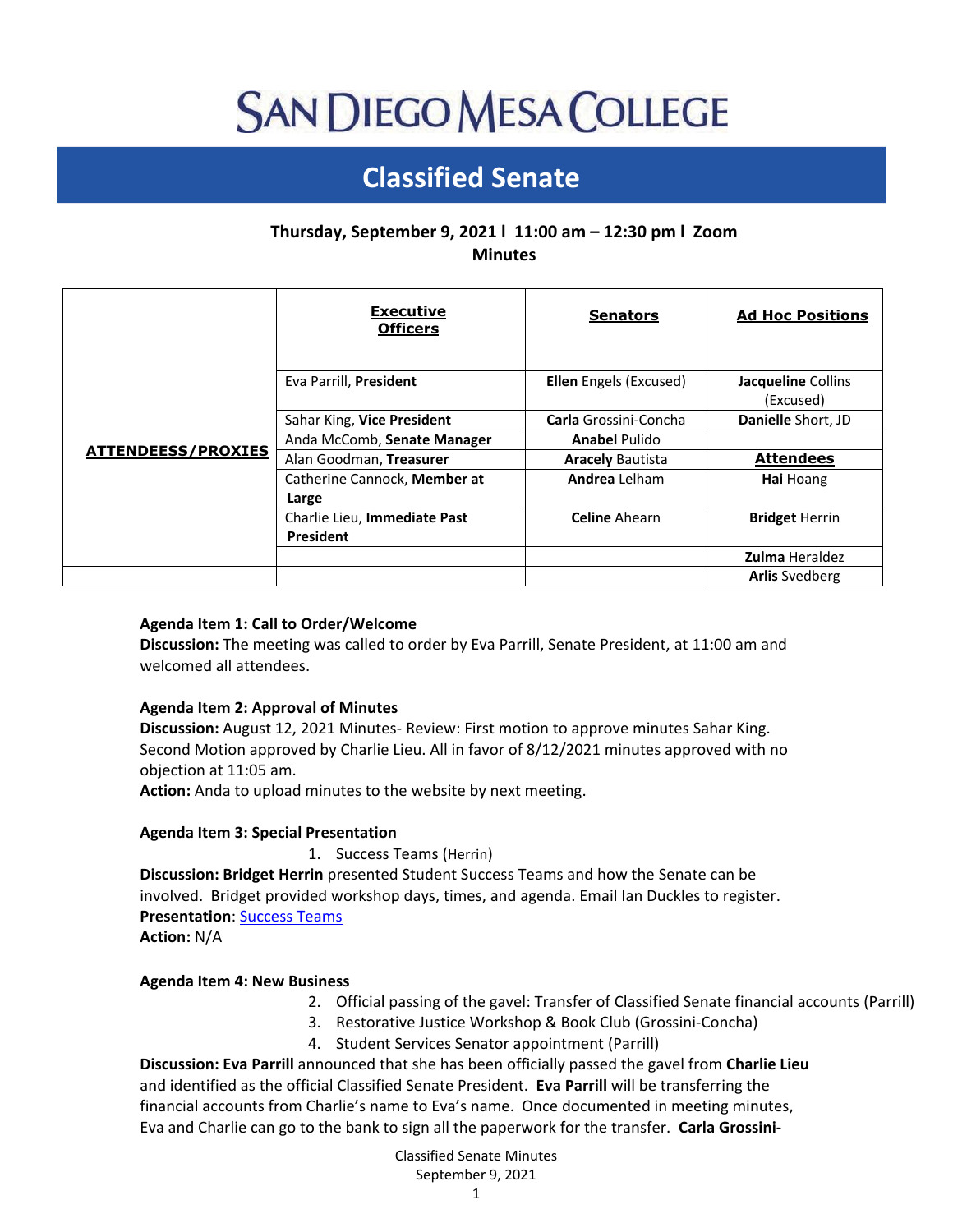**Concha** presented information regarding the Restorative Justice Workshop she attended. More Restorative Justice Workshops as well as a book club will be coming in the future. **Carla Grossini-Concha** encouraged more outreach for classified staff to participate. **Eva Parrill** announced that a Student Services Senator position is now vacant and asked the senate for recommendations to fill the appointment.

# **Presentation**: [Restorative Justice Workshop](https://drive.google.com/file/d/1gLAL8TMWRx4H0LSj7wNUeZmEcm6u0W1A/view?usp=sharing)

**Action:** Eva and Charlie to go to bank to transfer the Senate's financial accounts to Eva's name once Eva has been officially named President in meeting minutes.

## **Agenda Item 5: Continuing Business**

- 5. Return to on-site work (15-20 Minute check-in)
- 6. [Projects, Activities, & Events Survey](https://docs.google.com/forms/d/e/1FAIpQLScWCSltDz9g2SQhCU0k-dKXkdcI-5AgniHQGx44VeSB_e4y9A/viewform) September/October projects
	- a. Trophy for Department of the Year
	- b. Name Tag distribution
	- c. Dues Campaign
	- d. Classified Spotlight
	- e. Fundraiser
	- f. Community Service/Volunteering
	- g. Professional Learning (Classified Hacks Series, Classified Equity Discussions)
- 7. [Senate Member Info Survey](https://docs.google.com/forms/d/e/1FAIpQLSdc4gQTx6QWCcOqjHwBKYV6MAnhirTynhiAkj6YqiUIeKf7Sw/viewform)

**Discussion: Eva Parrill** asked the group how on-site work is going and if there are any safety concerns. Comment about the lack of manager adherence to safety protocols (requiring on-site work from staff who are sick). Response: any concerns should be documented, can be brought up again to supervisor, can be sent to HR, can be discussed with leadership, can be sent to Union, or can be sent to Danielle or Jim. **Charlie Lieu** announced he is coordinating the distribution of both the trophy for Department of the Year and the Name Tags; both to be distributed soon. **Alan Goodman** shared Fall 2019 Dues Campaign information and **Eva Parrill** asked the group to consider participating and share with others. All information and registration is available on the CS website. **Eva Parrill** stated possible photoshoot to be scheduled in spring to update website and marketing materials. **Eva Parrill** asked for volunteers to work on Classified Spotlight project. **Eva Parrill** provided a reminder for members to complete the Senat[e Member Info Survey.](https://docs.google.com/forms/d/e/1FAIpQLSdc4gQTx6QWCcOqjHwBKYV6MAnhirTynhiAkj6YqiUIeKf7Sw/viewform)

#### **Agenda Item 6: Executive Board & Senator Reports**

- 8. President: Eva Parrill
	- a. PCab meeting 9/7
- 9. Vice President: Sahar King
	- a. DGC meeting 9/1
- 10. Senate Manager: Anda McComb
- 11. Treasurer: Alan Goodman
	- a. District Budget Planning & Development Council 9/1
- 12. Member at Large: Catherine Cannock
- 13. Immediate Past President: Charlie Lieu
- 14. Senator Reports
- 15. AFT Liaison: Danielle Short, JD
- 16. Ad Hoc Reports

**Discussion: Eva Parrill** discussed updates from PCab meeting on 9/7. She touched on the contact tracing protocols for students and employees discussed during the meeting. During the PCab meeting, current COVID cases numbers were discussed. **Eva Parrill** also presented the

> Classified Senate Minutes September 9, 2021